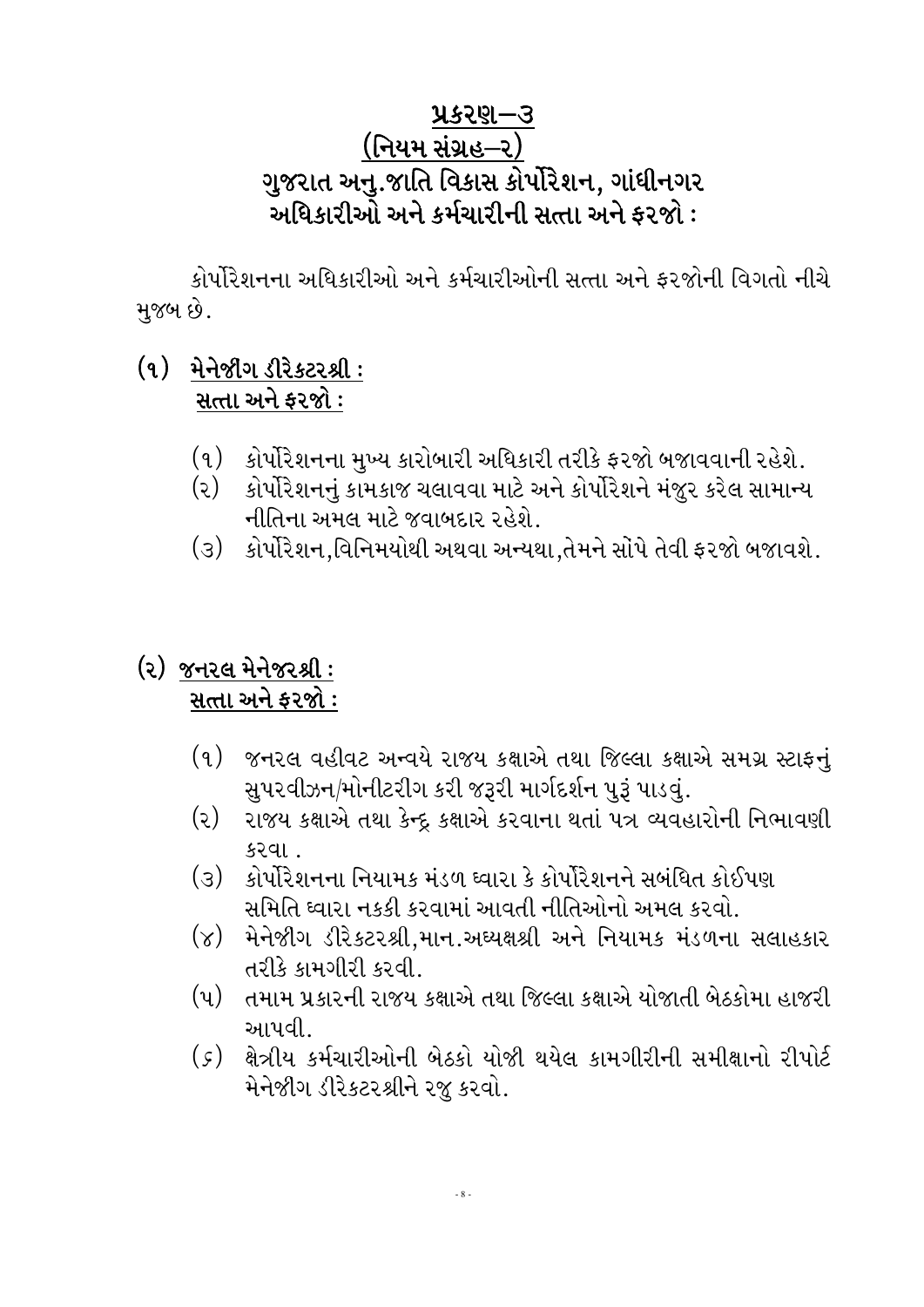- (૭) ગરીબોના ઉત્થાન માટે યોજનાકીય કામગીરી કરતી અન્ય એજન્સીઓ સાથે લાઈઝનીગમાં રહેવું.
- વર્ગ-૩ ના કર્મચારીઓની ૩૦ દિવસથી ઓછી રજાઓ હોય ત્યારે હકક  $\left( \zeta \right)$ ૨જા તથા મેડીકલ ૨જા મંજુર કરવી તથા વર્ગ–૩ ની પરચુરણ ૨જા મંજુર કરવી..
- (૯) રાજય અને કેન્દ્ર સરકારના મુલાકાતીઓ તથા સામાજિક કાર્યકરોને મલાકાત આપવી તથા સાંભળવા.
- (૧૦) મેનેજીંગ ડીરેકટરશ્રી તરફથી થતી તમામ સૂચનાઓનો અમલ કરવો.

#### (૩) મુખ્ય હિસાબી અધિકારીશ્રી: સત્તા અને ફરજો:

- રોજેરોજના હિસાબો નિભાવાય છે કે નહિ તેનું સુપરવીઝન કરવું.  $(q)$
- સમયાંતરે ઓડિટની કામગીરી પુરી કરાવી કોર્પોરેશનના વાર્ષિક અહેવાલો (૨) તૈયાર કરવાની કામગીરી.
- નાણાં શાખા,વસુલાત શાખા અને ઓડિટ શાખાના કર્મચારીગણને  $(3)$ માર્ગદર્શન આપવું અને સુપરવીઝન કરવું.
- મેનેજીીગ ડીરેકટરશ્રી તથા જનરલ મેનેજરશ્રીને નાણાંકીય બાબતો અંગે  $(\lambda)$ તથા રોકાણો અંગે સલાહ આપવી..
- (૫) કોર્પોરેશનની નાણાંકીય નીતિ ઘડવી.
- રાજય તથા કેન્દ્ર સરકાર ઘ્વારા થતાં નવા સુધારાઓ તથા થઈ ગયેલ  $(\zeta)$ સુધારાઓની માહિતિ પુરી પાડવી.
- નાણાંકીય બાબતો સાથે કામ કરતાં કર્મચારીઓની બેઠક યોજી કામગીરીની  $(\circ)$ સમીક્ષા કરવી.
- $(\zeta)$ નાણાં શાખા,વસુલાત શાખા તથા ઓડિટ શાખાના કર્મચારીઓની કામગીરીની ફાળવણી કરીને તેમની ફરજો નિયત કરવી.
- $(\epsilon)$ અઘ્યક્ષશ્રી તથા મેનેજીંગ ડીરેકટરશ્રી ઘ્વારા નિયત થતી કામગીરી બાબતે અમલીકરણ કરવં.
- (૧૦) તમામ પ્રકારના બેંક ખાતાઓ ઉપર નિયંત્રણ રાખવું તથા તે તમામ ખાતાઓની વ્યવસ્થા જળવાય અને મેળવણું થાય તે રીતે કામગીરીનું સંચાલન કરવં.
- (૧૧) જિલ્લા કક્ષાએ આપવામાં આવતી નાણાંકીય ગ્રાન્ટના હિસાબોનું મેળવણું કરવું તથા તેના પર તકેદારી રાખીને મેળવણા સહિત નિયંત્રણ રાખવાની કામગીરી કરવી.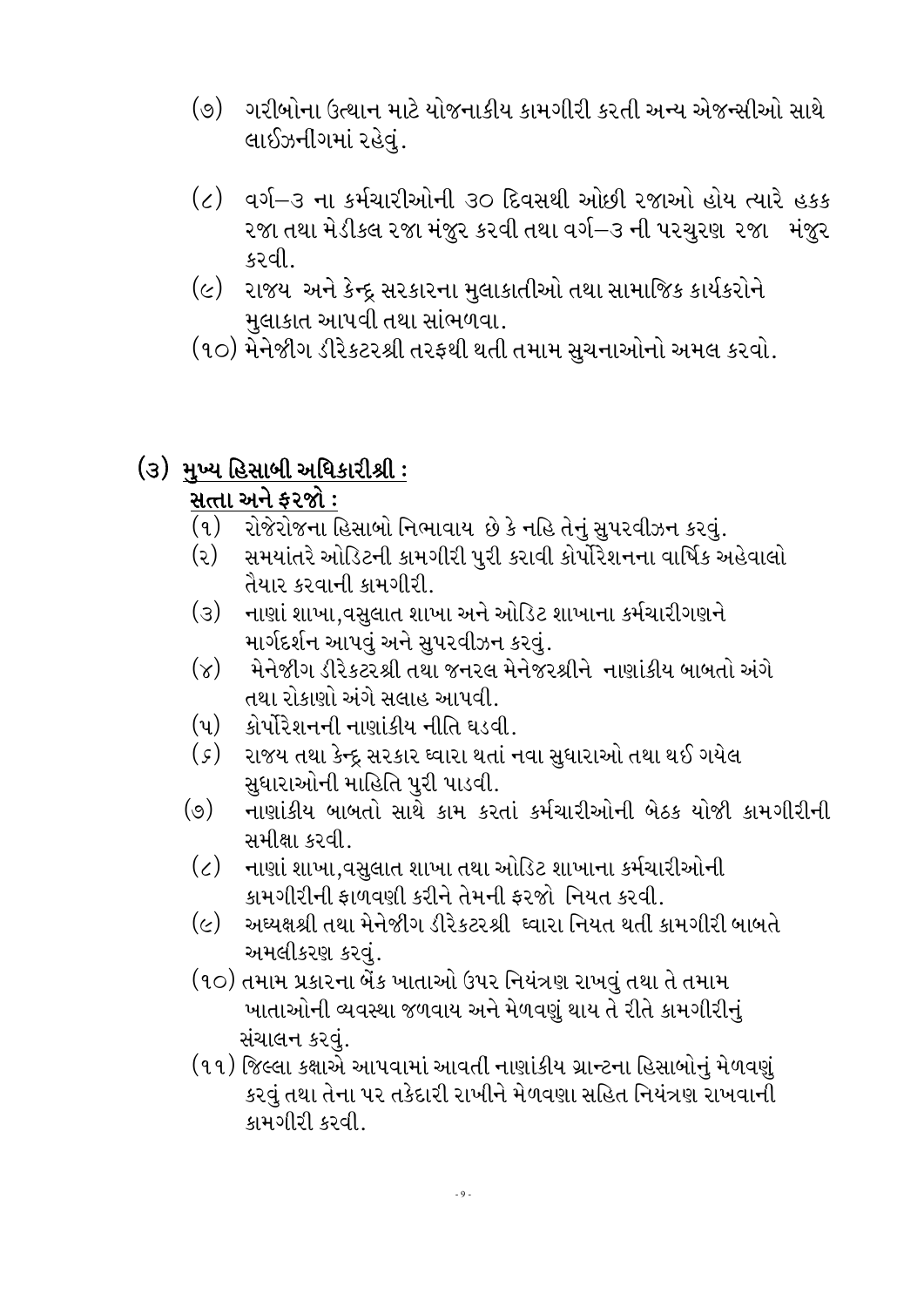- (૧૨) મેનેજર(નાણાં) તથા મેનેજર(વસલાત)ની કામગીરીનું સુપરવીઝન કરવું.
- (૧૩) નિયામક મંડળ તરફથી થયેલા ઠરાવો મુજબ નાણાંકીય કામગીરી ગોઠવવી.
- (૧૪) મેનેજીંગ ડીરેકટરશ્રી તરફથી થતી તમામ સુચનાઓનો નાણાંકીય નીતિ ઘ્યાને રાખી અમલીકરણ કરવું.
- (૧૫) નાણાંકીય નિયમોને કોર્પોરેશનના હિતમાં ગોઠવવા ,સમીક્ષા કરવા, અને અમલ કરવો

# (૪) મેનેજર (વહીવટ):

### સત્તા અને ફરજો:

- મેનેજીંગ ડીરેકટરશ્રી તથા જનરલ મેનેજરશ્રીના પરામર્શમાં રહી તમામ  $(9)$ પ્રકારની ખરીદી કરવી.
- $(\mathfrak{z})$ સ્થાવર તથા જંગમ મિલ્કતોની નિભાવણીની કામગીરી કરવી..
- (૩) મેનેજીંગ ડીરેકટરશ્રી તથા જનરલ મેનેજરશ્રીના પરામર્શમાં રહી તમામ પ્રકારની પ્રિન્ટીગની કામગીરી તથા સ્ટેશનરી ખરીદીની કામગીરી કરવી..
- $(\lambda)$ વહીવટી શાખાના કર્મચારીઓને માર્ગદર્શન આપવું.
- સરકારી સંદર્ભ,અર્ધ સરકારી પત્ર,વિધાનસભા પ્રશ્ન, વિગેરેનો  $(\mathbf{u})$ નિયંત્રણ રજીસ્ટર સમગ્ર કચેરી માટે નિભાવવું અને તેનો નિકાલ થાય તે મુજબની કાર્યવાહી કરવી તથા જનરલ મેનેજરશ્રીને રીપોર્ટીંગ કરવું.
- $(\zeta)$ સરકારી નીતિને ઘ્યાને રાખી રજાઓ ,ઈજાફા,પ્રતિનિયુકિતની મુદત લંબાવવી વિગેરે બાબતો અન્વયેના કર્મચારીઓની મુશ્કેલીઓ બાબતે માર્ગદર્શન કરી નિકારકરણ લાવવું.
- $(\circ)$ કોર્પોરેશનના સેવાકીય નિયમો ઘડવા અને અમલ કરવો.
- સી.પી.એફ.રૂલ્સ,ગ્રેજયુઈટી રૂલ્સ,અને કર્મચારીઓને લગતા  $(\zeta)$ કલ્યાણકારી રૂલ્સ ઘડવા અને અમલમાં મુકવા.
- (૯) ફીલ્ડની કામગીરી બજાવતાં અધિકારીશ્રીઓની પ્રવાસ ડાયરી મંજુર કરવા અર્થે રજૂ કરવી.
- (૧૦) હાજરી પત્રક નિભાવવું અને દેખરેખ રાખવી.
- (૧૧) રોજેરોજ ટપાલ રવાના થાય અને રેકર્ડ નિભાવાય/જાળવણી થાય તે માટેની દેખરેખ રાખવી.
- (૧૨) પટાવાળા તથા ડ્રાયવર માટે ગણવેશ તથા જરૂરીયાત મુજબની વસ્તુઓ પુરી પાડવી અને તેનો રેકર્ડ નિભાવવો.
- (૧૩) સીધી ભરતી તથા પ્રતિનિયુકિત પર ફરજ બજાવતા અધિકારીશ્રીઓ તથા કર્મચારીશ્રીઓનો સર્વિસ રેકર્ડ નિભાવવો.
- (૧૪) દરેક કર્મચારીની કામગીરીની કાળવણી કરવી અને તેમની કરજો અને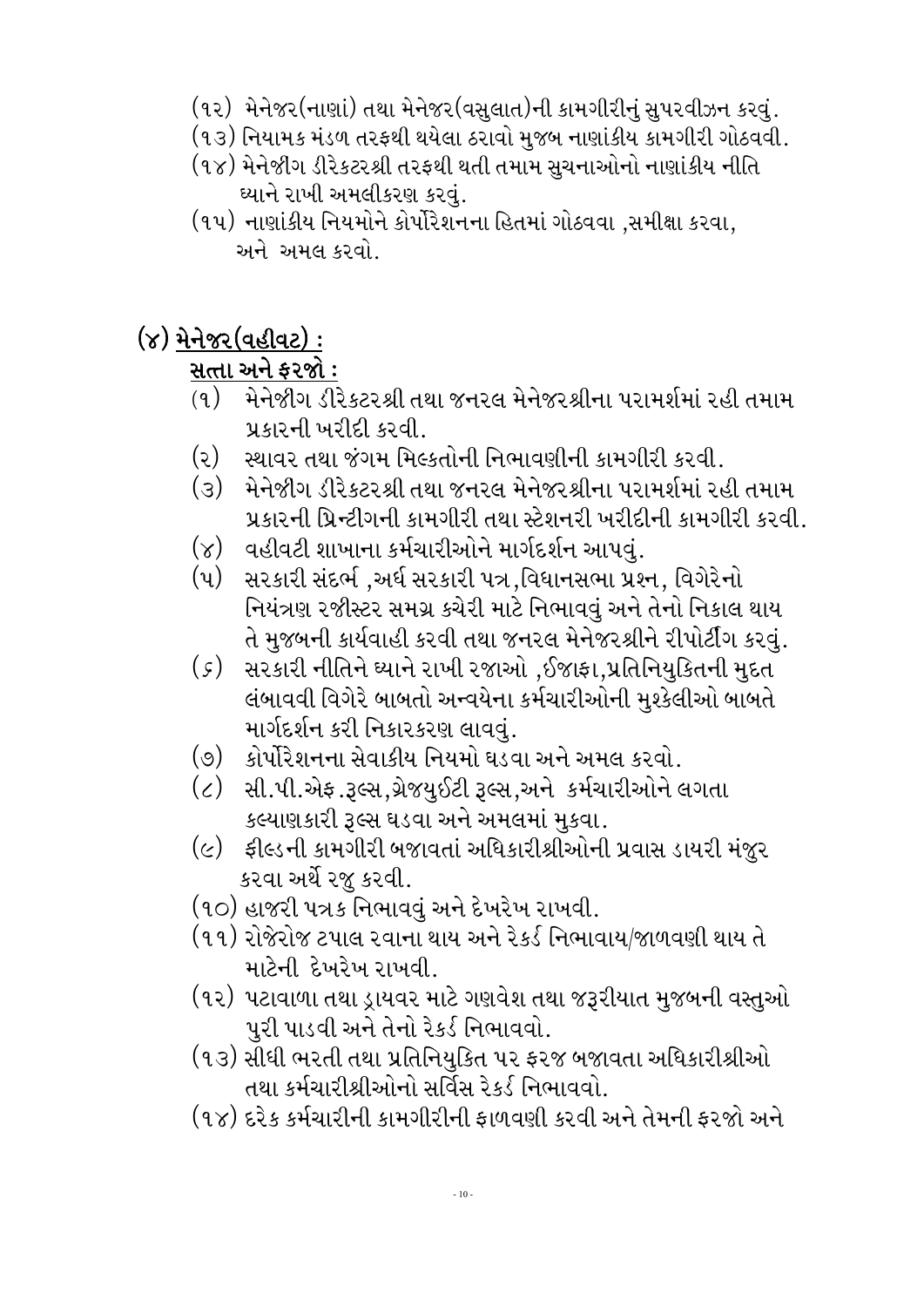જવાબદારીઓ નિયત કરવી.

- (૧૫) મેનેજીંગ ડીરેકટરશ્રી તથા જનરલ મેનેજરશ્રી તરફથી સોંપવામાં આવતી તમામ કામગીરી કરવી..
- (૧૬) પ્રાસંગિક રજા મંજૂર કરવી.

## (૫) મેનેજર (યોજના): સત્તા અને ફરજો:

- સરકારશ્રીની નીતિઓને ઘ્યાને રાખી રાજય તથા કેન્દ્ર સરકારની  $(q)$ યોજનાઓનો અભ્યાસ કરી અમલ કરવો.
- $(z)$ દરેક યોજનાઓ બાબતે નિષ્ણાંત અભિપ્રાય સાથે રીપોર્ટ રજુ કરી એપ્રાઈઝલ મેળવવી અને અમલ કરવો.
- $\mathcal{L}(S)$ સરકારશ્રી તરફથી નિયત થતાં વાર્ષિક લક્ષ્યાંકોની સિધ્ધિ હાંસલ થાય તે મુજબ આયોજન દર વર્ષે ગોઠવવું.
- $(\lambda)$ યોજના શાખાના કર્મચારીગણને માર્ગદર્શન આપવું તથા સુપરવીઝન કરવું.
- $(\mathrm{u})$ જિલ્લા કક્ષાએ યોજનાકીય કામગીરી.નીતિઓ તથા લક્ષ્યાંકો બાબતે ક્ષેત્રીય કર્મચારીઓને માર્ગદર્શન આપવું ,સુપર વીઝન કરવું તથા નિયંત્રણ રાખવો.
- $(\zeta)$ દર માસે ક્ષેત્રીય કર્મચારીઓની મીટીગો યોજી સમીક્ષા અંગે કાર્યવાહી હાથ ધરવી..
- આંકડાકીય માહિતીનું રેકર્ડ નિભાવવું તથા તે મુજબ સમીક્ષાની  $(\circ)$ કામગીરી કરવી તથા રાજય સરકાર અને કેન્દ્ર સરકારમાં જયારે પણ માહિતીની જરૂર પડે ત્યારે તે મુજબ માહિતી રજુ કરવી.
- $\left( \zeta \right)$ યોજના શાખામાં કરજ બજાવતાં સ્ટાક વચ્ચે કામગીરીની કાળવણી કરી તેમની ફરજો અને જવાબદારીઓ નકકી કરવી.
- $(\epsilon)$ મેનેજીંગ ડીરેકટરશ્રી તથા જનરલ મેનેજરશ્રી તરફથી સોંપવામાં આવતી તમામ કામગીરીનો અમલ કરવો.

 $(s)$  મેનેજર $(\tau$ ાણાં $):$ 

#### સત્તા અને ફરજો :

- (૧) મુખ્ય હિસાબી અધિકારીશ્રીના કામમાં સંપૂર્ણ મદદ કરવી.
- રોજેરોજના હિસાબો ખાતાવહી સબસીડી રજીસ્ટરની નિભાવણી કરવી.  $(5)$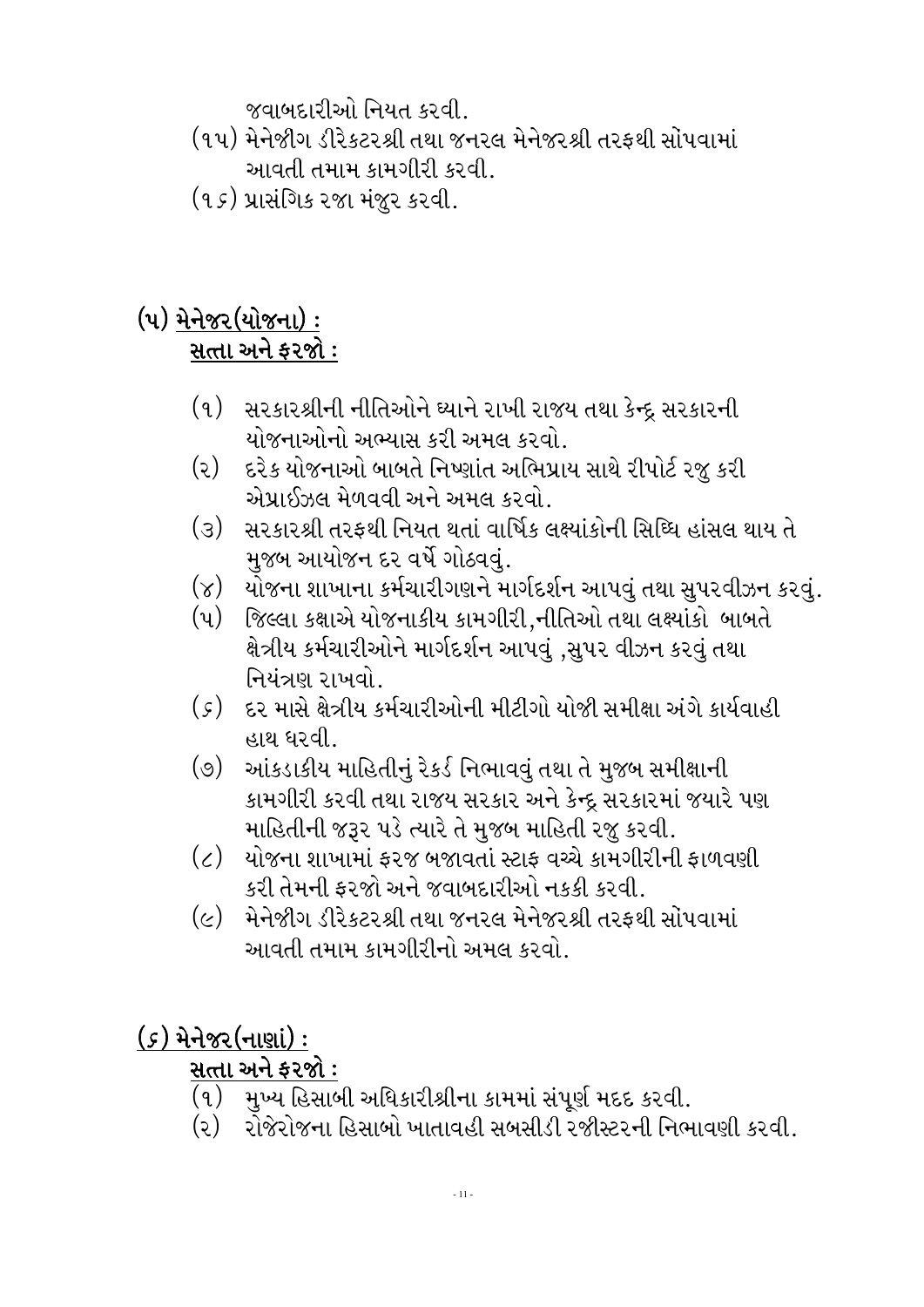- $(3)$ સબસીડીને લગતી તમામ બાબતો હાથ ધરવી.
- (૪) કોર્પોરશનની માર્જીન મની ડિપોઝીટની માહિતિ અધતન રાખવી તથા સમાંયતરે પરત રકમ મેળવવી.
- રોજેરોજના ચુકવણા અંગેના પહોંચ(રીસીપ્ટ) મેળવી વાઉચર્સ ફાઈલ  $(y)$ અધતન રાખવી.
- (ક) કોર્પોરેશન વતી નાણાં સ્વીકારવા અને તેની સામે પહોંચ ઈસ્યુ કરવી.
- નાણાંકીય બાબતો સાથે સંકળાયેલા એકાઉટન્સ રેકર્ડ ,પહોંચ(રીસીપ્ટ)  $(\circ)$ તથા ચેકબુકો તથા ડોકયુમેન્ટસના કસ્ટોડીયન તરીકેની કામગીરી કરવી.
- $\left( \zeta \right)$ બેંકોની મુલાકાત લઈ હિસાબોનું મેળવણું કરવું.
- (૯) જિલ્લા કચેરીઓની મુલાકાત લઈ ઈન્સ્પેકશન કરી વડી કચેરીથી આપવામાં આવતી સબસીડી તથા વહીવટી ગ્રાન્ટ અંગે ઈન્સ્પેકશન કરી મેળવણું કરવું.
- (૧૦) અર્ધસરકારી પત્ર,વિધાનસભા પ્રશ્નો તથા સરકારી સંદર્ભના પ્રત્યુત્તર પાઠવવા.
- (૧૧) કોર્પોરેશનની વસુલાત બાબતે મેનેજર(વસુલાત)ની પરામર્શમાં રહી વસુલાતની કામગીરી ગોઠવવી.
- (૧૨) મેનેજીંગ ડીરેકટરશ્રી તથા મુખ્ય હિસાબી અધિકારીશ્રી તરફથી સોંપવામાં આવતી તમામ કામગીરી..

# <u>(૭) મેનેજર (વસૂલાત):</u>

### સત્તા અને ફરજો:

- (૧) કોર્પોરેશનની વસુલાત નિયમિત આવે તે માટે અસરકારક આયોજન ગોઠવવું.
- $(z)$ મેનેજીંગ ડીરેકટરશ્રી તથા મુખ્ય હિસાબી અધિકારીશ્રીને રીકવરી માટે સલાહ આપવી અને સાધનોની ગોઠવણી કરવી.
- (૩) જિલ્લા કક્ષાએ વસુલાત અંગેના ગુંચવણ ભરેલા કેસો હાથ ધરી વસુલાત અંગેની કામગીરી ગોઠવવી.
- (૪) કેસો ચકાસી તથા વ્યાજબીપણું અને સરકારશ્રીની નીતિને ઘ્યાને રાખી દેવાનાબુદી અંગેની દરખાસ્તોની કામગીરી કરવી.
- દર માસે જિલ્લા કક્ષાના કર્મચારીઓની થતી બેઠકોમાં વસુલાતની  $(\mathrm{u})$ સમીક્ષા કરવામાં મદદરૂપ થવું.
- $(\zeta)$ દર માસે આવતી વસુલાતની માહિતી જિલ્લા કક્ષાએથી મેળવી તેની વિગતો મેનેજીંગ ડીરેકટરશ્રી તથા મુખ્ય હિસાબી અધિકારીશ્રી કક્ષાએ ૨જુ કરવી.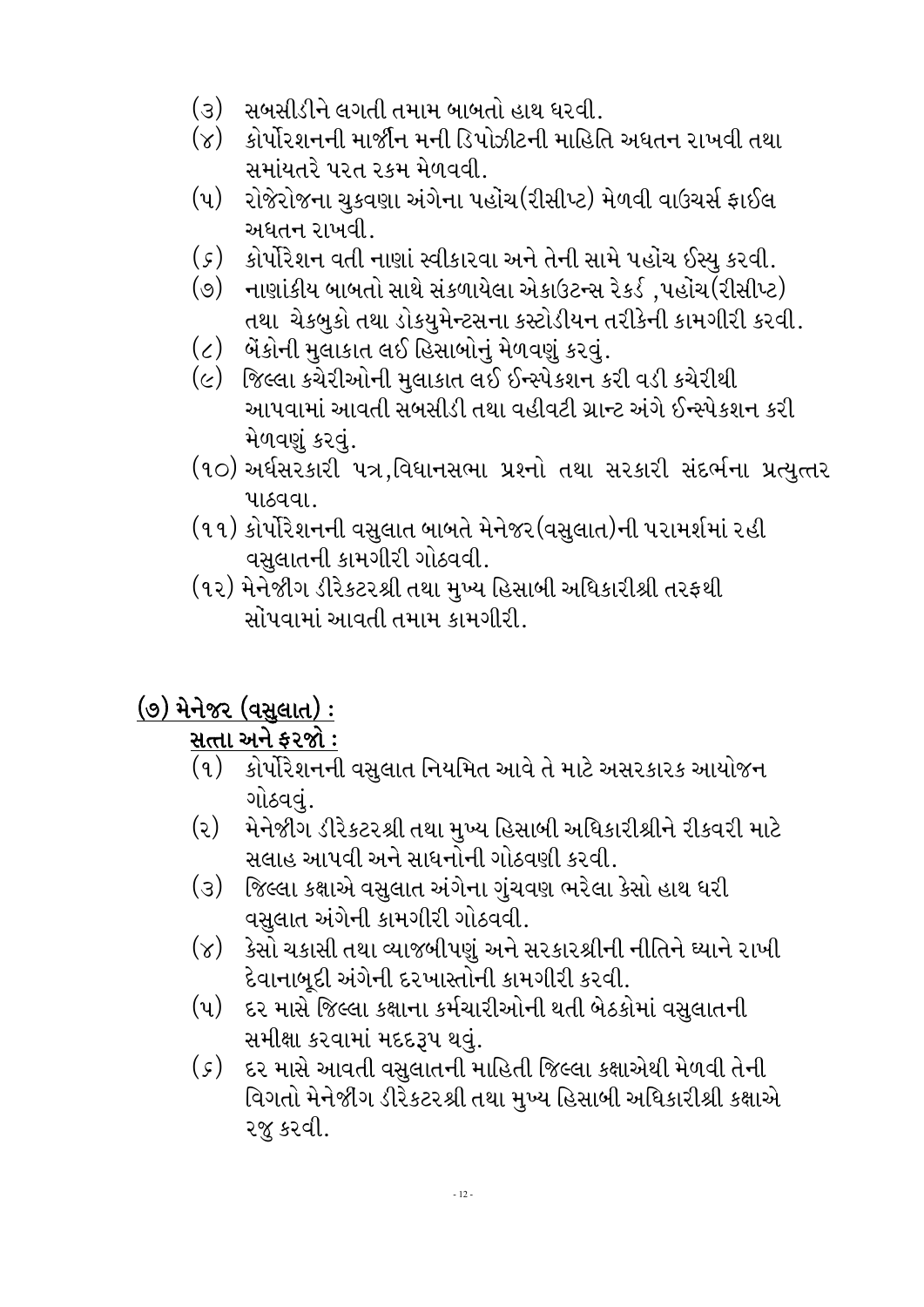- $(\circ)$ સીધા ધિરાણની યોજના હેઠળના વ્યાજસહિત લોન પરત કરવામાં કસર કરનાર લાભાર્થીઓને નોટિસો રવાના કરી મોનીટરીગ કરવું. અને જરૂર પડે કોર્પોરેશનના કાયદાની જોગવાઈ મુજબ મહેસુલી રાહે વસલાત અંગે કાર્યવાહી ગોઠવવી.
- (૮) વસુલાતને લગતાં અર્ધસરકારી પત્ર,વિધાનસભા પ્રશ્નો તથા સરકારી સંદર્ભના પ્રત્યુત્તર પાઠવવા.
- $(\varsigma)$ મેનેજીંગ ડીરેકટરશ્રી તથા મુખ્ય હિસાબી અધિકારીશ્રી તરફથી સોંપવામાં આવતી તમામ કામગીરી

## $(c)$  જિલ્લા મેનેજર:

#### સત્તા અને ફરજો:

- (૧) લોન અરજી ફોર્મના હિસાબો અને વિતરણની કામગીરીનું સુપર વીઝન અને સિલકની ખરાઈ કરવી.
- અરજદારો પાસેથી ભરાઈને મળેલ લોન અરજી ફોર્મની સ્થળ પર રૂબરૂ  $\left( z\right)$ ચકાસણીની કામગીરીની મદદનીશ મેનેજર અને સમાજ કલ્યાણ નીરીક્ષકો પાસે વહેંચણી કરવી
- ચકાસણી કરીને મળેલ અરજીફોર્મ પૈકી ઓછામાં ઓછા ૧૦ % જિલ્લા  $(3)$ મેનેજરશ્રીએ જાતે જ ટેસ્ટ ચેક માટે સ્થળ પર જઈ ચકાસણી કરવી
- લોન અરજી ફોર્મ સંપૂર્ણ વિગતે તૈયાર કરી સબંધિત બેંકોને ભલામણ  $(\lambda)$ કરી મોકલવા .
- બેંકોમાં લોન અરજી કોર્મ ભલામણ કરી મોકલ્યા પછી બેંકો સવેળા  $(\mathbf{u})$ લોન કેસો મંજુર કરે તે માટે બેંકોની રૂબરૂ મુલાકાત લઈ અને દર માસે કેટલી બેંકોની મુલાકાત લીધી છે તેની વિગતો આપવી.
- જિલ્લા કક્ષાએ કલેકટરશ્રી/જિલ્લા વિકાસ અધિકારીશ્રીની અઘ્યક્ષતામાં  $(\zeta)$ મળતી જિલ્લા સ્તરીય સમીક્ષા બેઠકોમાં નિગમના પ્રતિનિધિ તરીકે હાજરી આપવી અને મીટીગની કાર્યવાહીમાં ભાગ લેવો સાથે સાથે તાલુકા કક્ષાએ મળતી તાલુકા સ્તરીય બેન્કર્સ બેઠક(બી.એલ.બી.સી.) માં પણ અચૂક હાજરી આપવી.
- $(\circ)$ વર્ષ દરમ્યાન દરેક તાલુકાની તાલુકા કક્ષાએ મળતી સમીક્ષા બેઠકમાં (ટી.એલ.સી.સી.) મદદનીશ મેનેજરને હાજર રાખવા અને જિલ્લા મેનેજરશ્રીએ દર માસે ઓછામાં ઓછી બે તાલુકા કક્ષાએ મળતી સમીક્ષા બેઠકમાં(ટી.એલ.સી.સી.)હાજરી આપવી.
- $(\zeta)$ દર વર્ષે ફાળવવામાં આવતાં લોન કેસો મંજૂર કરવાના લક્ષ્યાંક અનુસાર કામગીરી વર્ષાન્તે પૂર્ણ કરવા આયોજન ગોઠવવું. અને ફેઝીગ મુજબ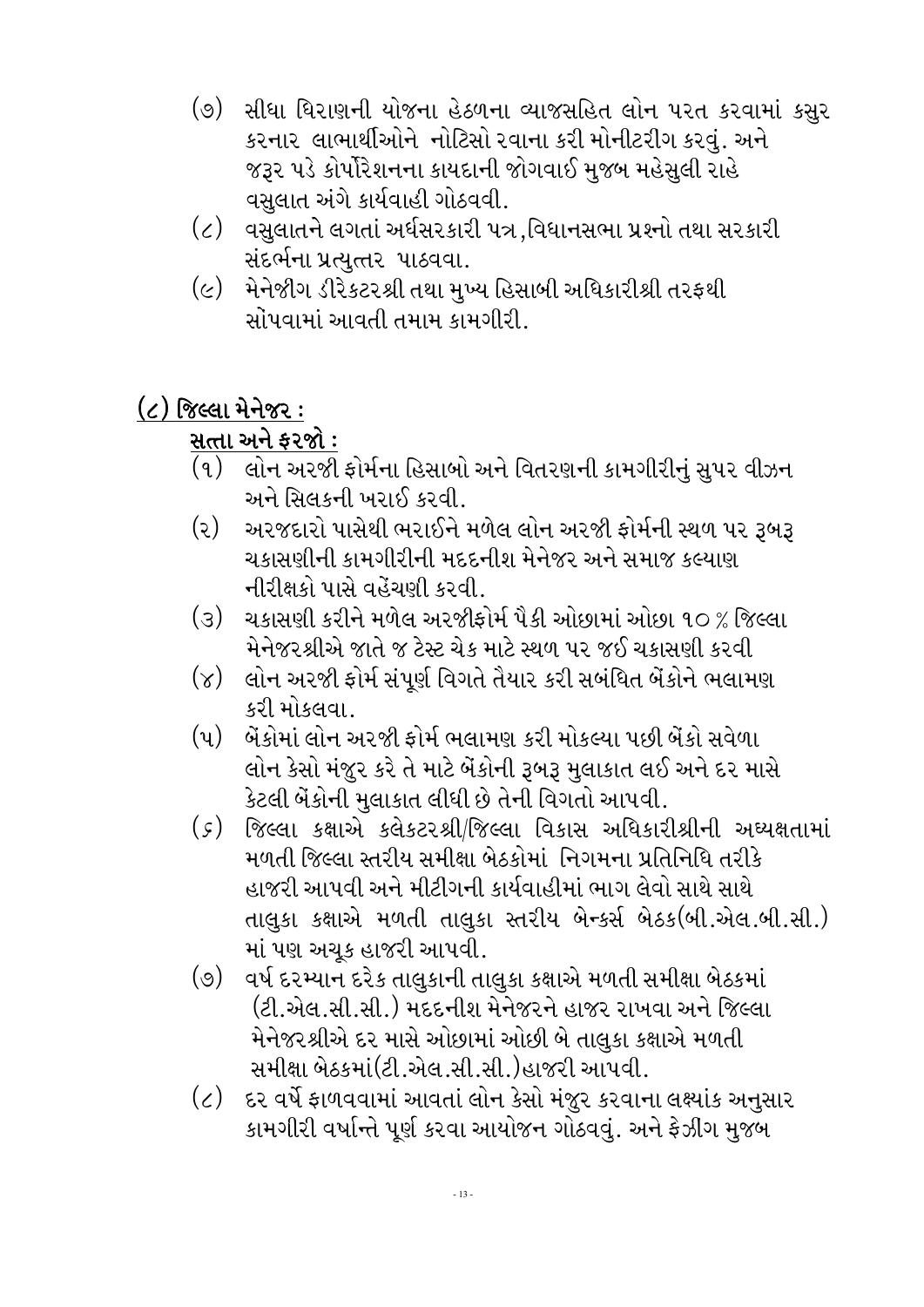કામગીરી કરવી.

- દર વર્ષે લક્ષ્યાંક મુજબ આવરી લેવાના લાભાર્થીઓનું તાલુકાવાર,  $(\epsilon)$ ગામવાર અને ધંધાવાર બેંકોની પરામર્શમાં રહી આયોજન કરવું અને એકશન પ્લાન તાલુકા કક્ષાની બેન્કર્સ કમિટિ (બી.એલ.બી.સી.) ની બેઠકોમાં ચર્ચા કરી ફાઈનાલાઈઝ કરાવવો.
- (૧૦) દર માસે જિલ્લા પછાતવર્ગ કલ્યાણ અધિકારીશ્રી ઘ્વારા બોલાવવામાં આવતી સમાજ કલ્યાણ નિરીક્ષકશ્રીઓની બેઠકમાં હાજરી આપવી.. અને સમગ્ર કામગીરીની સમીક્ષા કરવી. અને દર ત્રણ માસે નિગમની કચેરી કક્ષાએ પણ સમાજ કલ્યાણ નિરીક્ષકોની બેઠક બોલાવી તાલુકાવાઈઝ લક્ષ્યાંકો મુજબ કામગીરીની સમીક્ષા કરવી.
- (૧૧) બેન્કેબલ યોજના હેઠળ બેંકો તરફથી સબસીડી કલેઈમ મળેથી વડી કચેરી ઘ્વારા નિયત થયેલ પત્રકમાં સબસીડી માંગણા માટે દરખાસ્ત કરવી. તથા સબસીડીની ગ્રાન્ટ જિલ્લા કક્ષાએ મળેથી સબંધિત બેંકોને લાભાર્થીઓના ખાતાઓમાં જમા આપવા સમયસર કાર્યવાહી કરવી.
- (૧૨) સબસીડી બેંક બુક અધતન રાખવી અને દર માસે મેળવણું કરવું.
- (૧૩) વડી કચેરી તરફથી સબસીડી ગ્રાન્ટ જિલ્લા કક્ષાએ મળ્યા બાદ સબંધિત બેંકોને ચુકવણું થયેથી યુટીલાઈઝેશન સર્ટીફીકેટ વડી કચેરીએ મોકલી આપવા.
- (૧૪) બેંકેબલ યોજના હેઠળ બેંકોને મોકલી આપવામાં આવતા લોન કેસોનું રજીસ્ટર નિભાવવું. અને આ લોન કેસો મંજુર થાય ,પરત આવે, નામંજુર થાય, તેનું પણ રજીસ્ટર નિભાવવું.તથા સમયાંતરે વડી કચેરી તરફથી સુચનાઓ મુજબ રજીસ્ટર નિભાવવું.
- (૧૫) બેંકો તરફથી પરત આવતા લોન કેસોની સમયાંતરે પૂર્તતા કરાવી મંજુર કરાવવા અંગેની કાર્યવાહી કરવી.
- $($ ૧ $\,$ દ) રાષ્ટ્રીય અનુસૂચિત જાતિ નાણાં અને વિકાસ નિગમ (એન.એસ. એક. ડી.સી.)નવી દિલ્હીની યોજના હેઠળ વડી કચેરીની સુચનાઓ મુજબ નિયત પઘ્ધતિ અનુસરી લાભાર્થીઓની પસંદગીની કાર્યવાહી કરવી.
- (૧૭) રાષ્ટ્રીય અનુસૂચિત જાતિ નાણાં અને વિકાસ નિગમ (એન.એસ. એફ .ડી.સી.)નવી દિલ્હીની યોજના હેઠળ મળેલ અરજીઓ તે પૈકી પસંદગી પામેલ અરજીઓ,અને નામંજુર કરેલ અરજીઓનું રજીસ્ટર નિભાવવું.
- (૧૮) રાષ્ટ્રીય અનુસૂચિત જાતિ નાણાં અને વિકાસ નિગમ (એન.એસ. એફ. ડી.સી.)નવી દિલ્હીની યોજના હેઠળ ધિરાણ આપવામાં આવતાં લાભાર્થીઓ માટે વડી કચેરીની સુચનાઓ મુજબ કાર્યવાહી હાથ ધરી ધિરાણ થયા બાદ જિલ્લા કક્ષાએ દરેક લાભાર્થીના લોન ખાતા ખોલવા. અને દર માસે નિયત કરેલા હપ્તાઓ મુજબ વસુલાત આવે તે મુજબની